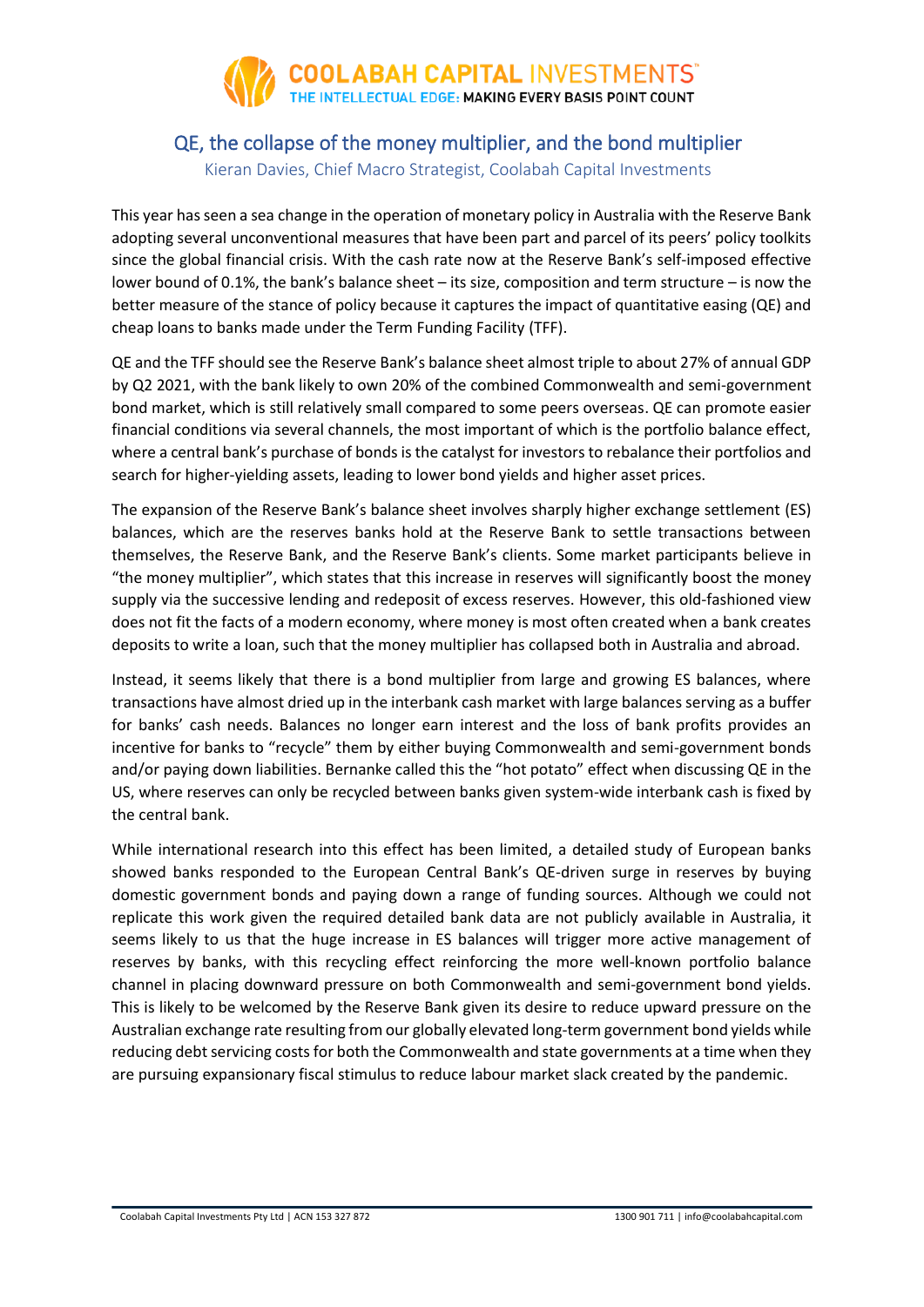

## A sea change in the operation of monetary policy

This year has seen a sea change in the operation of monetary policy in Australia. Since 1990, the Reserve Bank has conducted monetary policy by setting a target for the cash rate, which in turn influences the cost of finance through the broader economy. With the cash rate now near zero and Governor Lowe extremely [reluctant](https://webcast.boardroom.media/player/reserve-bank-of-australia/20201103/NaN5fa0d42499dc7700190d8473) to adopt negative interest rates, conventional monetary policy has effectively been exhausted and the bank has turned to unconventional monetary policy for the first time since the global financial crisis (GFC).

During the GFC, the Reserve Bank took unconventional steps to restore order to dysfunctional financial markets, which were stopping the transmission of lower interest rates through the economy. In contrast, this year's measures are aimed at the bank's traditional economic objectives. This evolution is remarkable in an Australian context, but other countries had already reached this point several years earlier. Indeed, the adjective "unconventional" is a misnomer, with unconventional policies an essential part of most central bank toolkits for over a decade now.

The measures undertaken by the Reserve Bank in [March](https://rba.gov.au/media-releases/2020/mr-20-08.html) and [November](https://rba.gov.au/media-releases/2020/mr-20-28.html) this year included:

- 1. Cutting the target cash rate to a record low of 0.1%.
- 2. Lowering the deposit rate on exchange settlements to a record low of zero.
- 3. Adopting price-based quantitative easing (QE) with a 0.1% target for the 3-year Commonwealth bond yield (supplemented by bond purchases to smooth volatility earlier in the year).
- 4. Establishing a Term Funding Facility to provide 3-year funding to banks at a 0.1% rate (the facility is currently worth about \$200bn).
- 5. Introducing strong forward guidance that the bank will not increase the cash rate until "actual inflation is sustainably within the 2 to 3% target range", which means the bank does not expect to increase the cash rate for "at least three years".
- 6. Adopting quantity-based QE of \$100bn of purchases of Commonwealth and semi-government bonds over six months(the purchases are in addition to those required to achieve the 3-year bond yield target).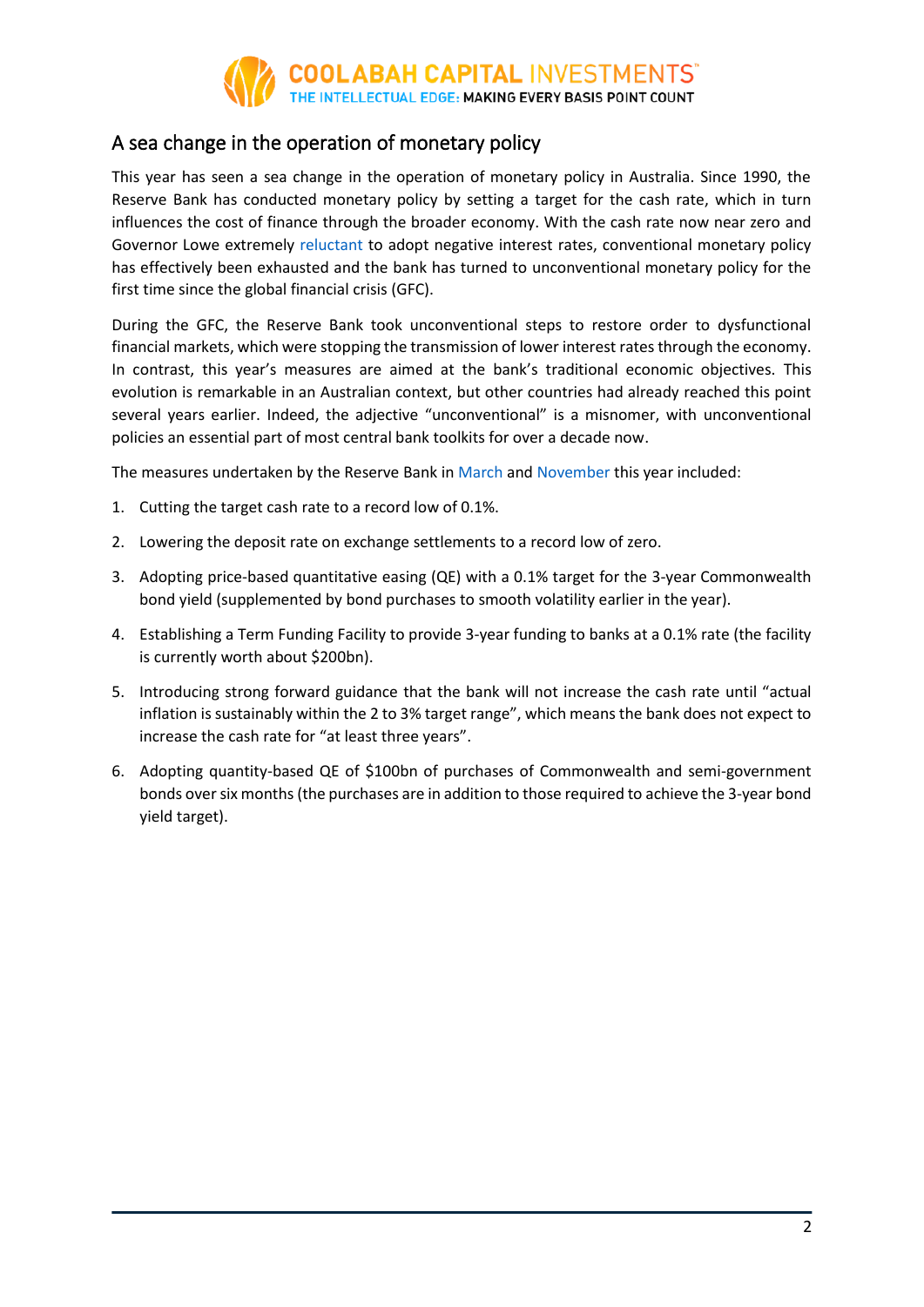



### Figure 1: The RBA has been reluctant to follow other countries in cutting the cash rate below zero

*Note: Other advanced economies comprise Canada, Czech Republic, Denmark, euro area, Hong Kong, Iceland, Israel, Japan, Korea, New Zealand, Norway, Sweden, Switzerland, United Kingdom, and United States. Source: Bank for International Settlements, Reserve Bank of Australia, Coolabah Capital* 

# The Reserve Bank is prepared to do more QE depending on the state of the economy

In easing policy in November, the Reserve Bank strongly [emphasised](https://rba.gov.au/media-releases/2020/mr-20-28.html) it is "prepared to do more if necessary", [where:](https://rba.gov.au/publications/smp/2020/nov/pdf/statement-on-monetary-policy-2020-11.pdf)

*"The focus over the period ahead will be the government bond purchase programme. If the circumstances require, the Board is prepared to do more and undertake additional purchases. At its future meetings, the Board will be closely monitoring the impact of bond purchases on the economy and on market functioning, as well as the evolving recovery from the pandemic, including the outlook for jobs and inflation."*

The Reserve Bank is currently placing more weight on current inflation given the difficulty in forecasting at present, but its updated economic outlook suggests that it is likely to extend its QE programme past its current 6-month span. The Reserve Bank will also be mindful that it may be forced to undertake additional QE to keep pace with other central banks to maintain downward pressure on the exchange rate. For example, the Bank of England recently increased its bond purchases, while the European Central Bank is widely expected to ease policy further in December. Although there is a case that promising results on an effective coronavirus vaccine could possibly buy the Reserve Bank time assuming a successful roll-out next year, community resistance to vaccines and the presence of pervasive third waves around much of the world suggests the global outlook is mixed. Or to borrow from Martin Place's lexicon, the road ahead is likely to remain bumpy and will require ongoing monetary policy support in the form of additional QE to ensure that Australian interest rates are not artificially elevated vis-à-vis the rest of the world.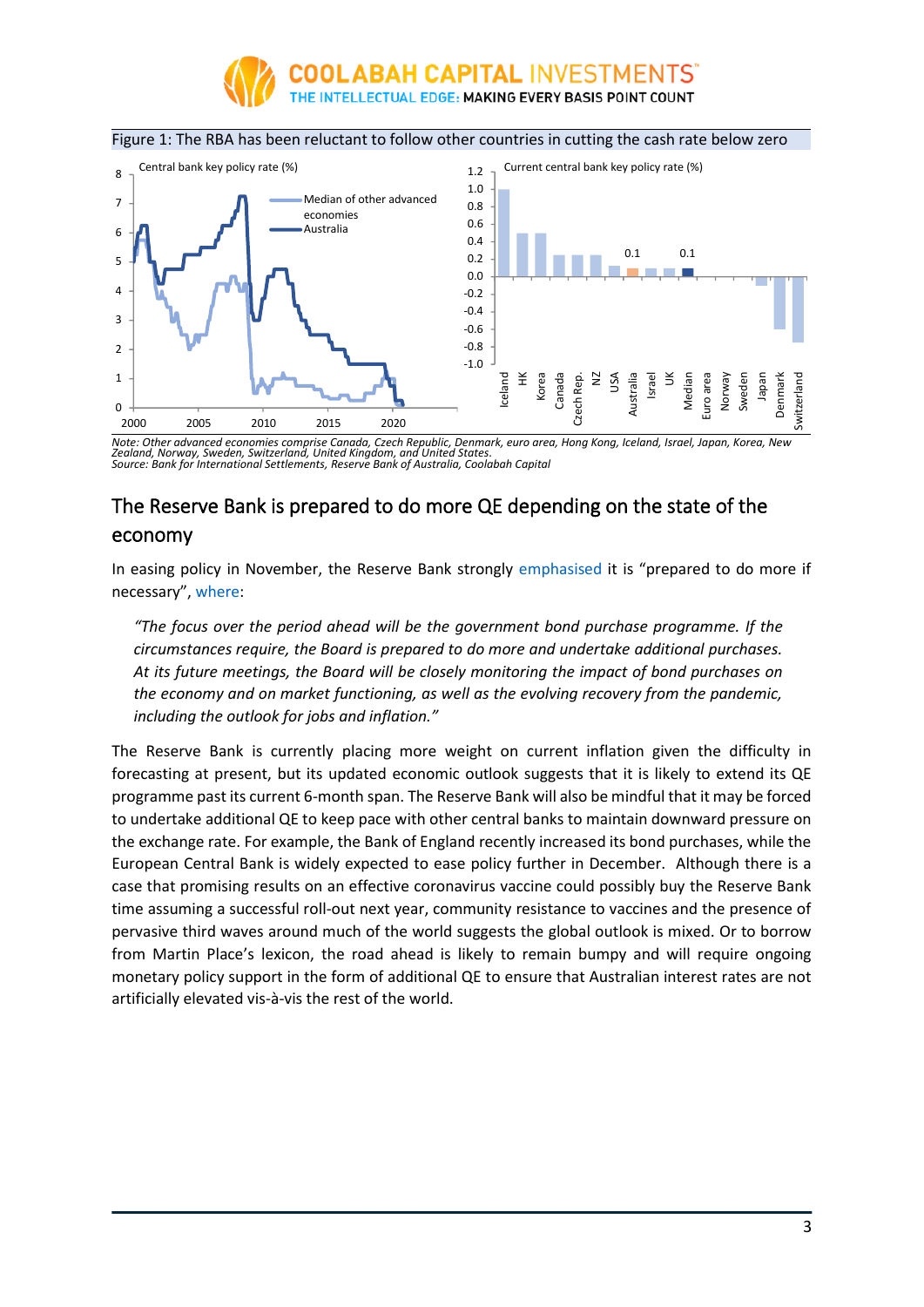

Figure 2: The Reserve Bank's economic outlook points to the risk of further QE, while it may be forced to ease further to stop the exchange rate appreciating if other central banks ease policy again



Note: The Reserve Bank forecasts are from the November 2020 Statement on Monetary Policy. The Treasury estimate of the NAIRU is from<br>the Secretary to the Treasury's testimony before the Senate Economics Legislation Committ October and November 2020 were approximated using nominal trade-weighted exchange rates.<br>Source: Australian Bureau of Statistics, Bank for International Settlements, Department of the Treasury, Reserve Bank of Australia,<br>C

## The RBA's balance sheet is now the best measure of the stance of policy

With the cash rate now at the Reserve Bank's self-imposed effective lower bound, the cash rate no longer serves as the best summary measure of the stance of monetary policy. Instead, we think that the size of the Reserve Bank's balance sheet, scaled by GDP, as well as its composition and term structure, are more useful metrics given they capture the impact of its unconventional monetary policies. The Reserve Bank [shares](https://rba.gov.au/speeches/2020/sp-ag-2020-10-20.html) this view, as do [other central banks](https://www.bis.org/publ/cgfs63.htm) that have adopted unconventional policies.

On our calculation, unconventional measures should dramatically increase the size of the Reserve Bank's balance sheet over the next six months. CCI estimates that total assets should increase from about 15% of annual GDP in Q3 to about 27% of GDP in Q2 2021, assuming that other financial assets remain broadly unchanged. This represents a near-tripling of the balance sheet from prior to the coronavirus pandemic when assets stood at 9% of GDP and compares with a 13% peak during the GFC, placing assets at the highest level since the early 1950s when the Reserve Bank was unwinding its funding of the government's military expenses during World War 2.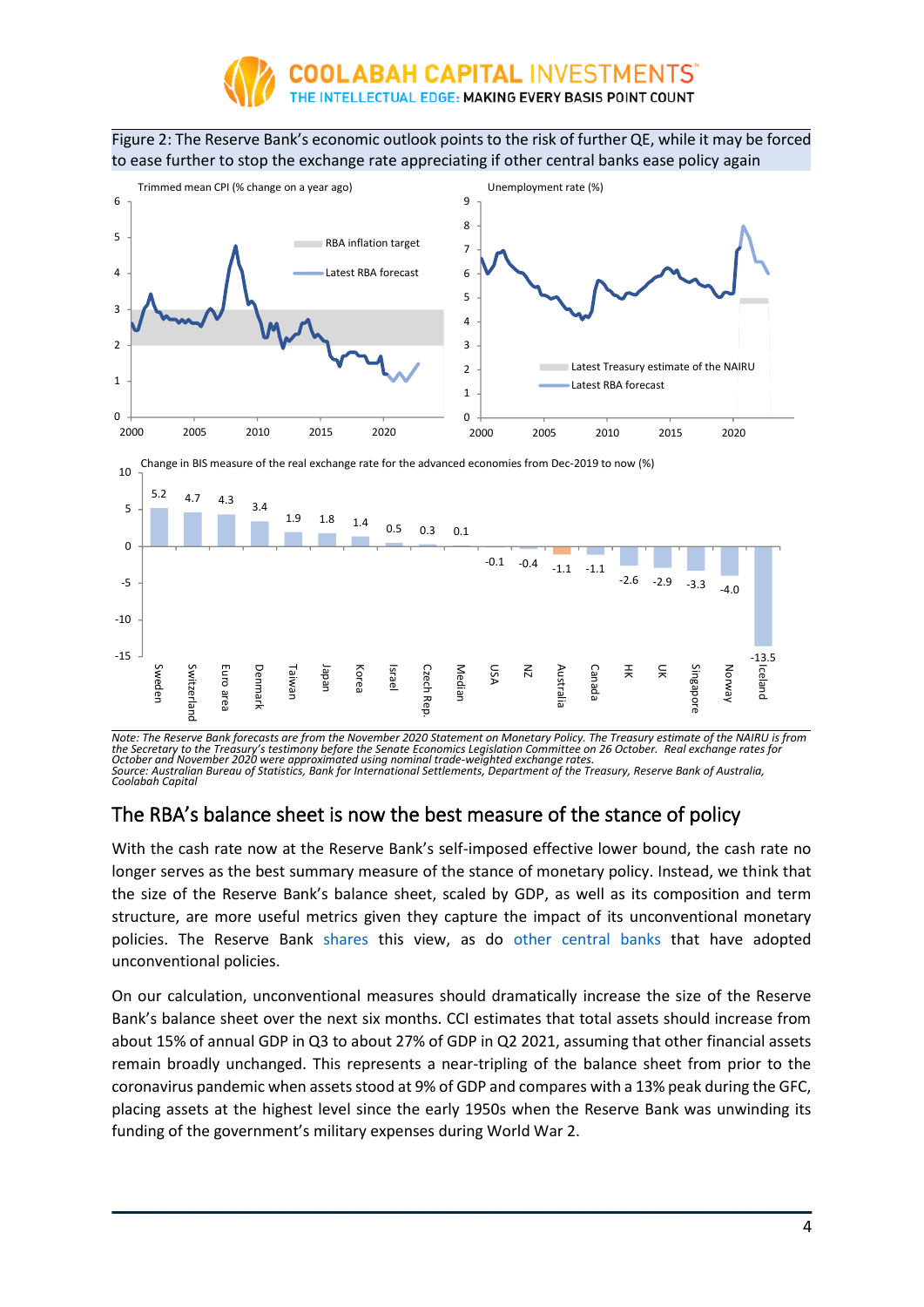

Figure 3: Further bond purchases and the take-up of the Term Funding Facility will underpin the largest Reserve Bank balance sheet since the early 1950s



*Note: The Commonwealth Bank was the forerunner to the Reserve Bank. Forecast nominal GDP is based on interpolated financial-year estimates from the 2020-21 Commonwealth Budget. Source: Australian Bureau of Statistics, Department of the Treasury, Reserve Bank of Australia, Coolabah Capital* 

# QE will see record RBA ownership of the bond market, although this will not be particularly high compared with other countries

QE should also see the Reserve Bank hold a record share of the government bond market. CCI calculates that holdings of Commonwealth bonds should increase from 14% of bonds on issue in Q2 2020 to about 22% in Q2 2021, matching the previous peak in 1979. Holdings of semi-government bonds should increase from 11% of outstandings to about 17% over the same period.

Aggregating the two markets to compare with other countries that do not distinguish between national and state debt, the Reserve Bank currently owns 13% of bonds on issue, which is at the low end of international experience, where the median of other advanced economies is 17%. As Reserve Bank holdings increase to about 20% by Q2 2021, this would still not be particularly large by world standards.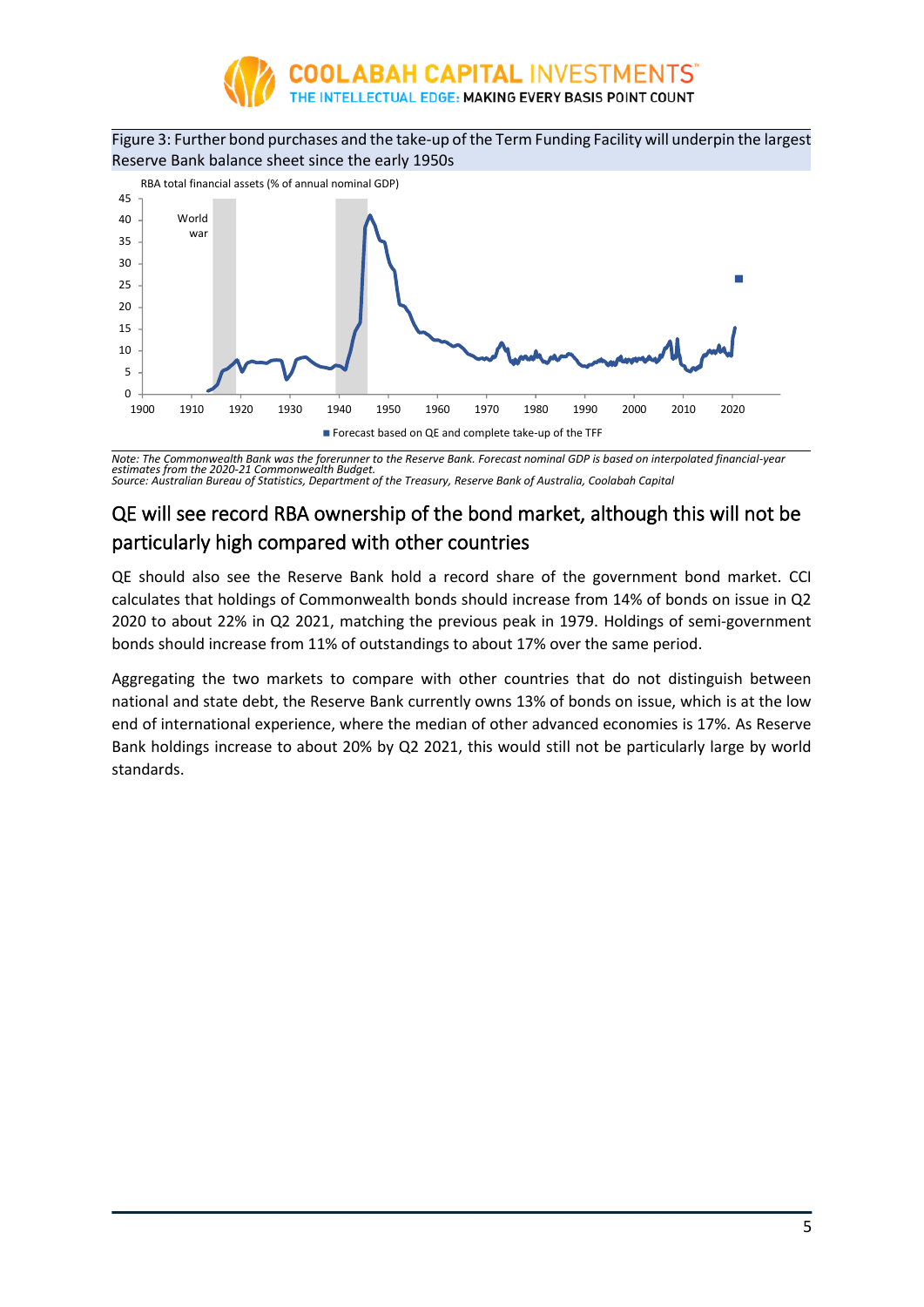

#### Figure 4: QE should see the Reserve Bank hold a record share of the government bond market, although holdings will be not be particularly large by world standards



Advanced economy central bank holdings of sovereign debt, as at Q2 2020 (% of outstandings)



Note: The Commonwealth Bank was the forerunner to the Reserve Bank. The pre-1988 estimates for Commonwealth bonds include notes.<br>The Australian Bureau of Statistics treats repurchase agreements as an outright purchase of b Commonwealth used to issue bonds on behalf of the states prior to the establishment of state central borrowing authorities in the early<br>1980s. \* The sovereign debt estimates cover Commonwealth and semi-government bonds, w

*notes and bonds. Source: Australian Bureau of Statistics, International Monetary Fund, Reserve Bank of Australia, Coolabah Capital*

## The portfolio balance sheet effect is the key transmission channel for QE

Focusing on the impact of QE, the experience of other countries suggests it should play a key role in achieving easier financial conditions via:

- 1. **Policy signalling.** QE reinforces forward guidance of a long period of easy monetary policy by the central bank putting its "money where its mouth is".
- 2. **Lower bond yields and higher asset prices via portfolio rebalancing.** Buying bonds from investors causes them to rebalance their portfolios away from deposits to higher-yielding assets, which reduces bond yields and term premia. Lower bond yields can drag down the market structure of interest rates, which improves cash flows, and boost other asset prices, such as equity and house prices.
- 3. **Improved liquidity/reduced risk premia.** Buying bonds can improve market liquidity and reduce risk premia, although high levels of central bank ownership can promote illiquidity.
- 4. **Improved confidence and reduced uncertainty.** QE can boost confidence and reduce uncertainty by reducing the risk of worse economic outcomes.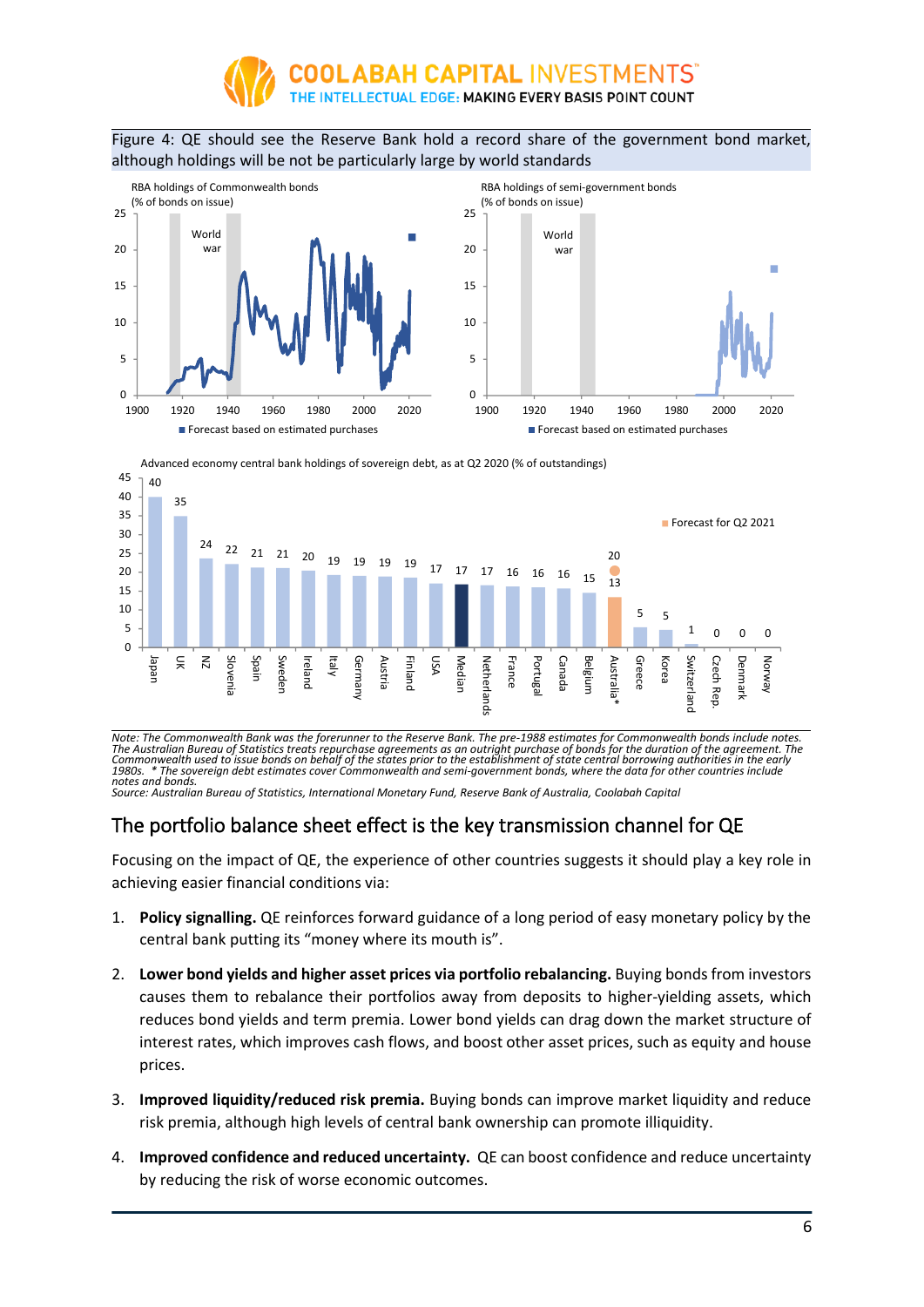

- 5. **Bank lending effect.** Increased deposits improve bank balance sheets and encourage lending. Higher asset prices can improve household/business balance sheets and encourage borrowing.
- 6. **Downward pressure on the exchange rate.** Lower interest rate differentials and risk premia place downward pressure on the exchange rate.

Most research focuses on the importance of the portfolio balance effect, which we have illustrated using a set of stylised balance sheets. The balance sheets show that with the Reserve Bank's planned purchase of \$100bn of government bonds:

- **The balance sheet of the Reserve Bank increases by \$100bn.** Total assets increase by \$100bn reflecting the purchase of government bonds, while total liabilities increase by the same amount as the Reserve Bank credits bank reserves by \$100bn.
- **The balance sheet of banks also increases by \$100bn.** Total assets increase by \$100bn of bank reserves. Total liabilities simultaneously increase by \$100bn as these reserves are credited to the deposit account of investment funds.
- **The balance sheet of investment funds is unchanged in size, but the mix of assets changes.** The composition of assets changes with the sale of \$100bn of government bonds and the corresponding increase in bank deposits.

The change in the mix of assets held by investors is the catalyst to them to rebalance their portfolios away from deposits and towards higher-yielding assets.

|                    |      |                  |      |                    |      | Figure 5: Stylised balance sheets show how QE boosts the balance sheet of the Reserve Bank and |                 |                                |                 |                    |              |
|--------------------|------|------------------|------|--------------------|------|------------------------------------------------------------------------------------------------|-----------------|--------------------------------|-----------------|--------------------|--------------|
|                    |      |                  |      |                    |      | banks and changes the composition of the balance sheet of investors                            |                 |                                |                 |                    |              |
| <b>Before OE</b>   |      |                  |      |                    |      | Immediately after QE                                                                           |                 |                                |                 |                    |              |
| <b>RBA</b>         | (5b) | <b>Banks</b>     | (5b) | Invest, funds      | (5b) | <b>RBA</b>                                                                                     | (5b)            | <b>Banks</b>                   | (5b)            | Invest, funds      | (5b)         |
| Assets             |      | Assets           |      | Assets             |      | Assets                                                                                         |                 | Assets                         |                 | Assets             |              |
| - govt bonds       |      | - bank reserves  |      | - govt bonds       | 100  | - govt bonds                                                                                   | $100 \triangle$ | -bank reserves 100             |                 | - govt bonds       | $\mathbf{0}$ |
| - other assets     |      | -loans           |      | - bank deposits    |      | - other assets                                                                                 |                 | - Ioans                        |                 | -bank deposits 100 |              |
| <b>TOTAL</b>       |      | TOTAL            |      | <b>TOTAL</b>       | 100  | <b>TOTAL</b>                                                                                   | $100 \triangle$ | <b>TOTAL</b>                   | $100 \triangle$ | <b>TOTAL</b>       | 100          |
| <b>Liabilities</b> |      | Liabilities      |      | <b>Liabilities</b> |      | Liabilities                                                                                    |                 | <b>Liabilities</b>             |                 | <b>Liabilities</b> |              |
| - bank reserves    |      | -fund deposits   |      | -liabilities       | 100  | -bank reserves 100                                                                             |                 | -fund deposits $100 \triangle$ |                 | -liabilities       | 100          |
| - other liab.      |      | -h'hold deposits |      |                    |      | - other liab.                                                                                  |                 | - h'hold deposits              |                 |                    |              |
| <b>TOTAL</b>       |      | TOTAL            |      | <b>TOTAL</b>       | 100  | <b>TOTAL</b>                                                                                   | 100             | <b>TOTAL</b>                   | 100             | <b>TOTAL</b>       | 100          |

*Source: Coolabah Capital* 

## The surge in bank reserves and the collapse of the money multiplier

As the stylised analysis of QE shows, one consequence of the Reserve Bank's purchase of bonds is a deposit-driven increase in the money supply, with the same true when the bank writes loans under the Term Funding Facility (this also means that the money supply will be reduced when QE is eventually unwound and Term Funding Facility loans are repaid). These avenues of money creation echo the most common way money is formed in a modern economy, namely when a commercial bank creates deposits to write a loan or, less often, buy an asset. Similarly, money is destroyed when a bank loan is repaid or a bank sells an asset (money can also be destroyed when a bank issues debt and/or equity liabilities).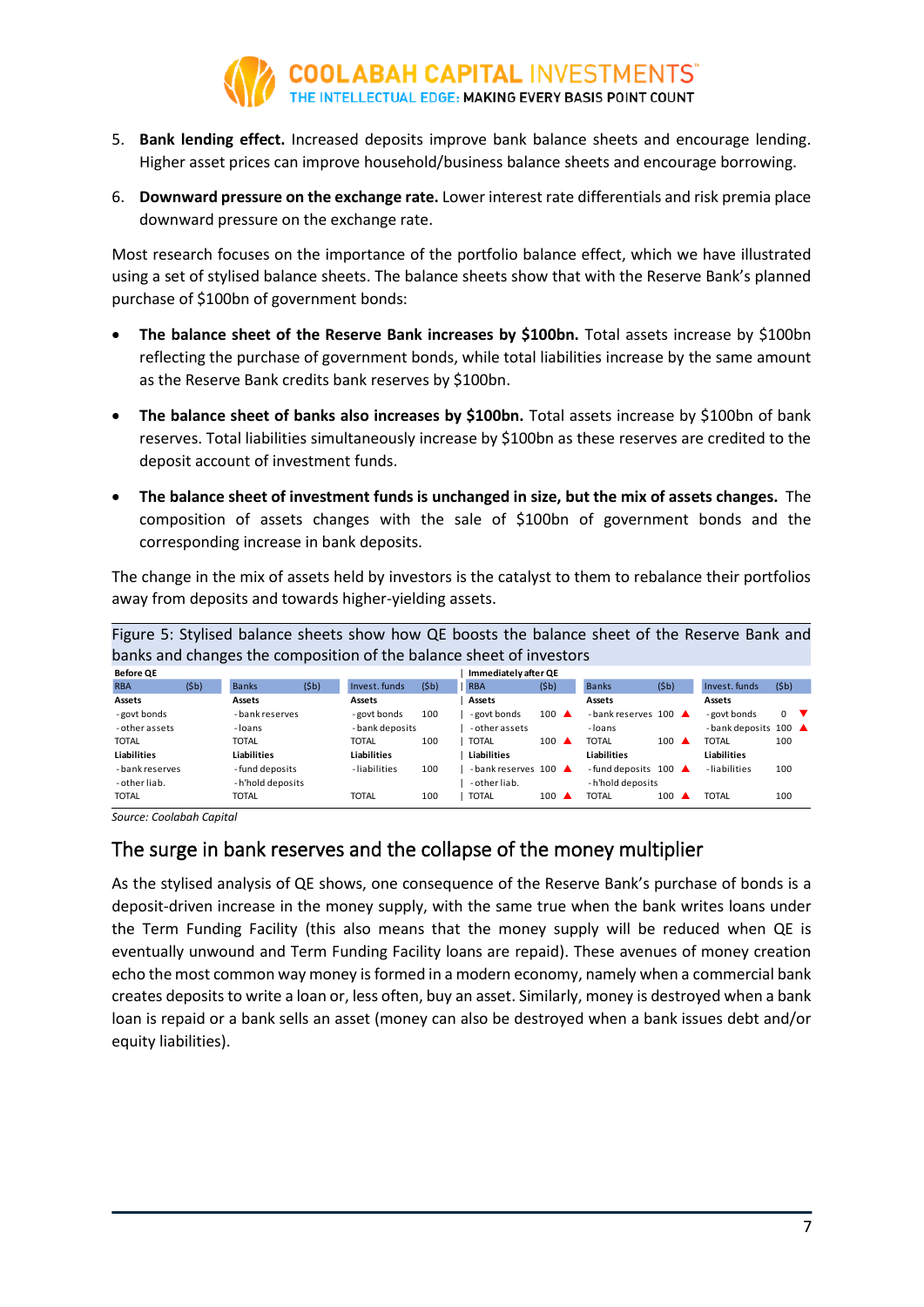

|                          |      |                    |      | Figure 6: Stylised balance sheets show how money is commonly created when a bank writes a loan |      |                         |      |                                      |                 |                    |                 |  |
|--------------------------|------|--------------------|------|------------------------------------------------------------------------------------------------|------|-------------------------|------|--------------------------------------|-----------------|--------------------|-----------------|--|
| Before a loan is written |      |                    |      |                                                                                                |      | After a loan is written |      |                                      |                 |                    |                 |  |
| <b>RBA</b>               | (5b) | <b>Banks</b>       | (5b) | <b>Households</b>                                                                              | (5b) | <b>RBA</b>              | (5b) | <b>Banks</b>                         | (5b)            | Households         | (5b)            |  |
| <b>Assets</b>            |      | Assets             |      | Assets                                                                                         |      | Assets                  |      | Assets                               |                 | Assets             |                 |  |
| -assets                  |      | - home loans       |      | - bank deposits                                                                                |      | -assets                 |      | -home loans                          | $100 \triangle$ | -bank deposits 100 |                 |  |
| <b>TOTAL</b>             |      | TOTAL              |      | TOTAL                                                                                          |      | <b>TOTAL</b>            |      | TOTAL                                | $100 \triangle$ | <b>TOTAL</b>       | $100 \triangle$ |  |
| Liabilities              |      | <b>Liabilities</b> |      | <b>Liabilities</b>                                                                             |      | Liabilities             |      | <b>Liabilities</b>                   |                 | <b>Liabilities</b> |                 |  |
| - bank reserves etc      |      | -h'hold deposits   |      | - home loans                                                                                   |      | -bank reserves etc      |      | -h'hold deposit $100 \blacktriangle$ |                 | - home loans       | $100 \triangle$ |  |
| <b>TOTAL</b>             |      | TOTAL              |      | TOTAL                                                                                          |      | <b>TOTAL</b>            |      | <b>TOTAL</b>                         | 100             | <b>TOTAL</b>       | $100 \triangle$ |  |
|                          |      |                    |      |                                                                                                |      |                         |      |                                      |                 |                    |                 |  |

*Source: Coolabah Capital* 

This contrasts with the old-fashioned view of money creation held by some market participants, which relies on the "money multiplier". The multiplier is the ratio of the money supply to the monetary base, where the monetary base comprises physical cash and bank reserves. In this view of the world, the central bank sets reserves in order to determine the level of short-term interest rates. This means that the massive QE/Term Funding Facility-driven increase in bank reserves will depress interest rates and lead to an even larger increase in the money supply (and bank credit). Mechanically, the money multiplier works when an initial increase in reserves underpins a further increase in deposits via the successive lending and redeposit of excess reserves.

Although this view of money creation is intuitively appealing, it does not represent how Reserve Bank and other modern central banks operate. The money multiplier has collapsed across the advanced economies, including Australia, and, like its peers, the Reserve Bank does not focus on bank reserves when setting monetary policy. Instead, the Reserve Bank influences market interest rates via the cash rate, which is adjusted by varying the policy corridor around the target cash rate in the interbank cash market.

The policy corridor comprises the Reserve Bank's ceiling of a lending rate and a floor of a deposit rate and used to be set at the target cash rate +/- 25bp. Now that the target cash rate is 0.1%, the corridor has been tightened to +25bp/-10bp (or 0 to 0.35%) to avoid a negative deposit rate. The corridor determines the transactions that take place in the interbank cash market, where reserves are held in exchange settlement (ES) accounts at the Reserve Bank, with no requirement other than ES balances needing to remain positive. The ES balances represent the "cash" in this market and are used to facilitate cash transactions between banks, the Reserve Bank, and the Reserve Bank's clients, the largest of which is the Commonwealth government. No transactions occur outside the corridor because no bank with a cash shortfall will borrow from another bank at rate higher than the one offered by the Reserve Bank and no bank with excess cash will accept a deposit rate from another bank less than the Reserve Bank's zero floor.

The actual cash rate normally gravitates to the target rate as the Reserve Bank's open market operations ensure supply matches banks' demand for cash within the corridor. The supply curve is vertical because only the Reserve Bank has the legal ability to create cash, with banks distributing this cash by trading between themselves. The cash rate then influences market interest rates, which together with factors such as the regulatory environment and bank assessments of credit risk, determine the ability of banks to write loans and hence increase the money supply.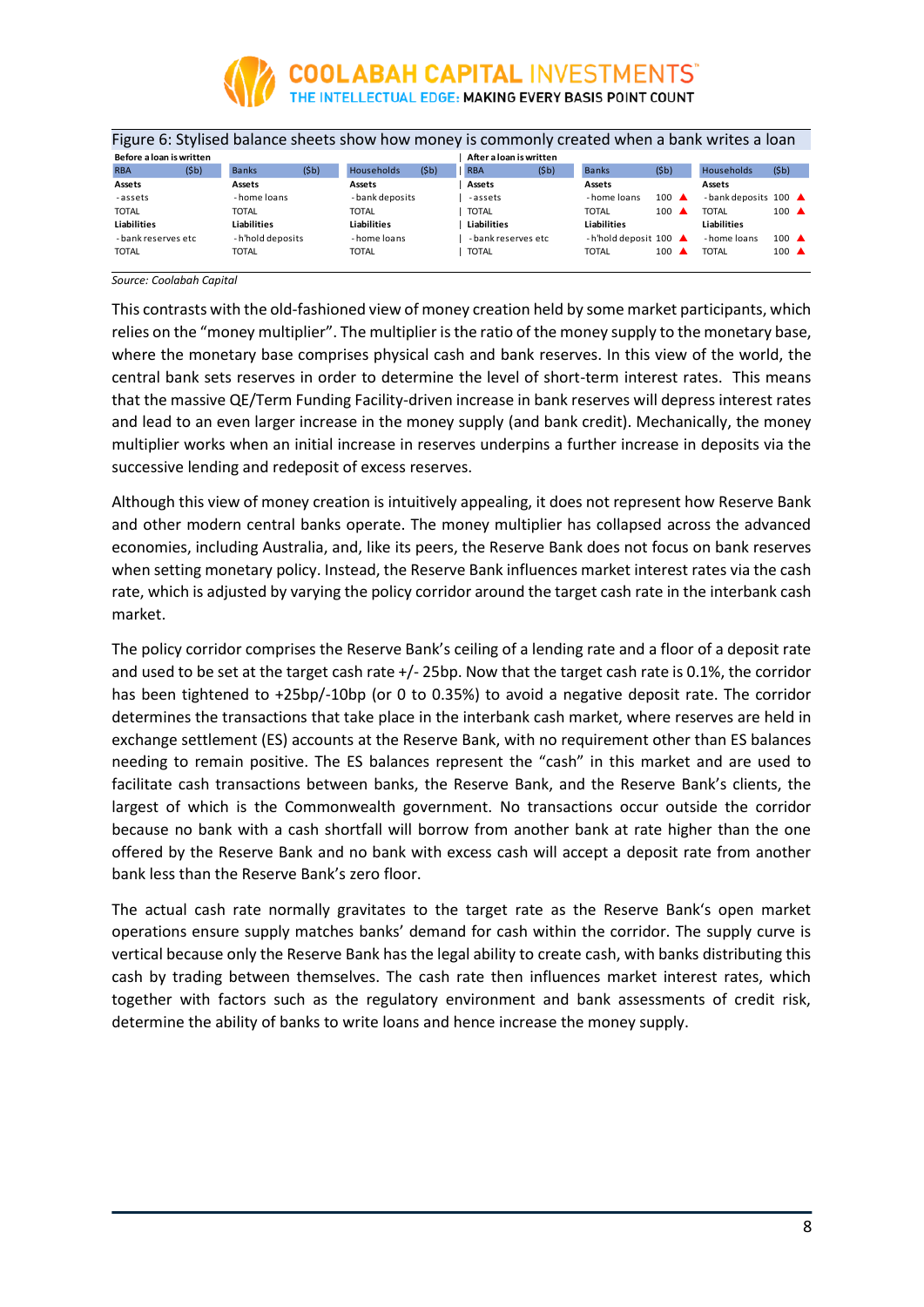





*Source: Organisation for Economic Co-operation and Development, Reserve Bank of Australia, Coolabah Capital* 

## A potential multiplier for bond purchases via the "recycling" of ES balances

Although the money multiplier does not fit with the facts of modern money creation, there is some international evidence of a bond market multiplier with reserves. This is important given the massive increase in ES balances resulting from unconventional policy.

Historically, ES balances were relatively small in size, representing a negligible share of bank assets. ES balances increased to 0.7% of assets in 2013 with reform of the payments system to [allow](https://www.rba.gov.au/speeches/2013/sp-ag-160813.html) sameday payments, but with unconventional monetary policy have now reached about 1.5-2% of assets. This is the highest share of assets since the policy corridor was introduced in the late 1990s, back when the deposit rate on exchange settlements was 5.75%.

With the deposit rate falling from 0.5% prior to the pandemic to zero, and ES balances potentially rising to near \$300bn by Q2 2021, this should reduce annual bank earnings by about \$1.5bn (this is about 4% of the \$35bn in before-tax [profits](https://www.apra.gov.au/sites/default/files/2020-09/Quarterly%20authorised%20deposit-taking%20institution%20performance%20statistics%20June%202020_0.xlsx) generated by authorised deposit-taking institutions in 2019-20).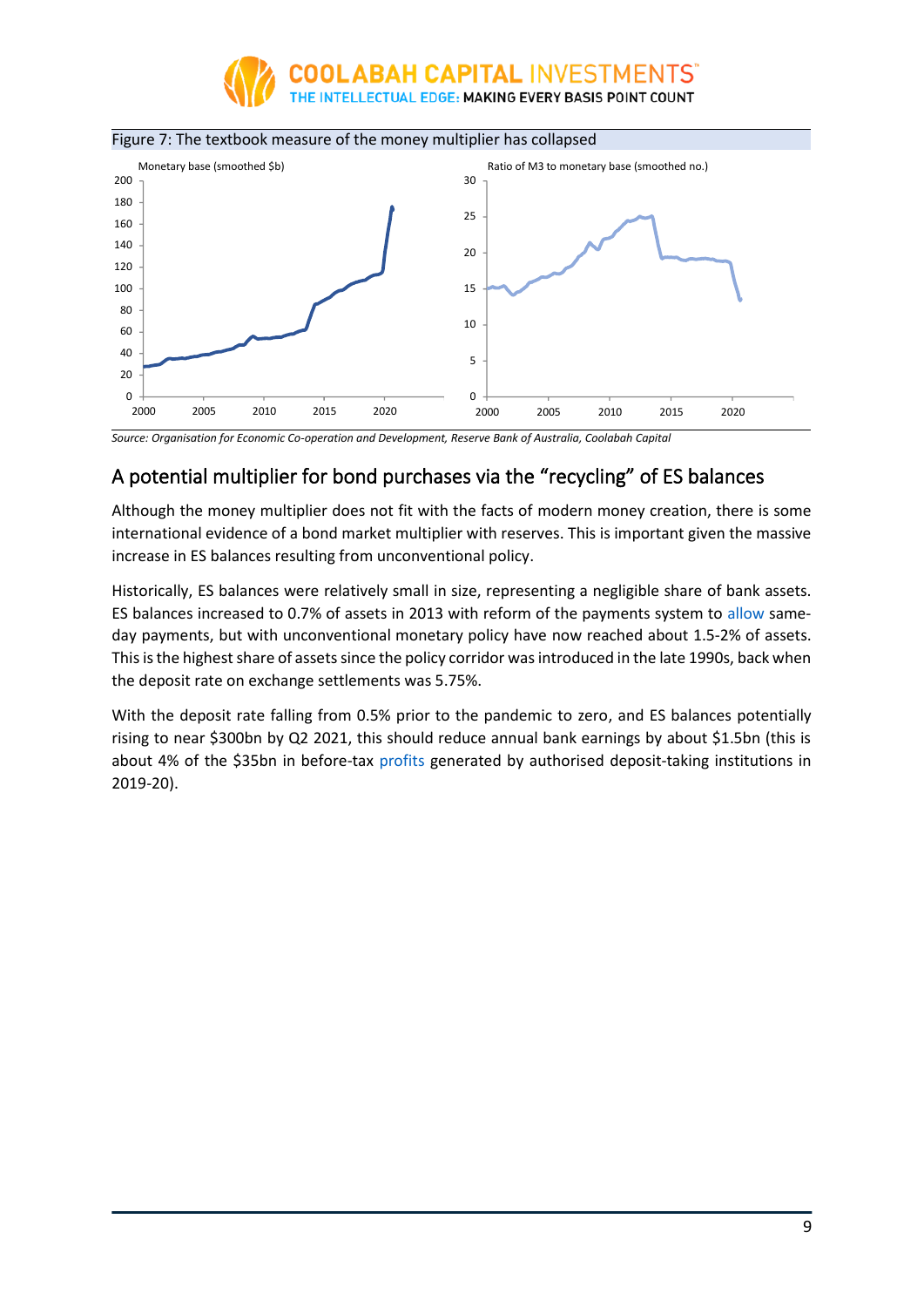

#### Figure 8: A zero deposit rate and high ES balances should encourage "recycling" of reserves in the interbank cash market



*Note: There are some days in 2020 when the Reserve Bank reports "not available" for interbank cash transactions. Source: Reserve Bank of Australia, Coolabah Capital* 

This reduction in profits is an incentive for banks to better manage their existing ES balances. This incentive is reinforced by the Reserve Bank [not draining](https://rba.gov.au/speeches/2020/sp-ag-2020-10-20.html) an excess of cash in the interbank market, such that the cash rate has consistently traded below the target rate since March. The deep slump in both the number and value of interbank transactions underscores how large balances can absorb cash needs from most banks.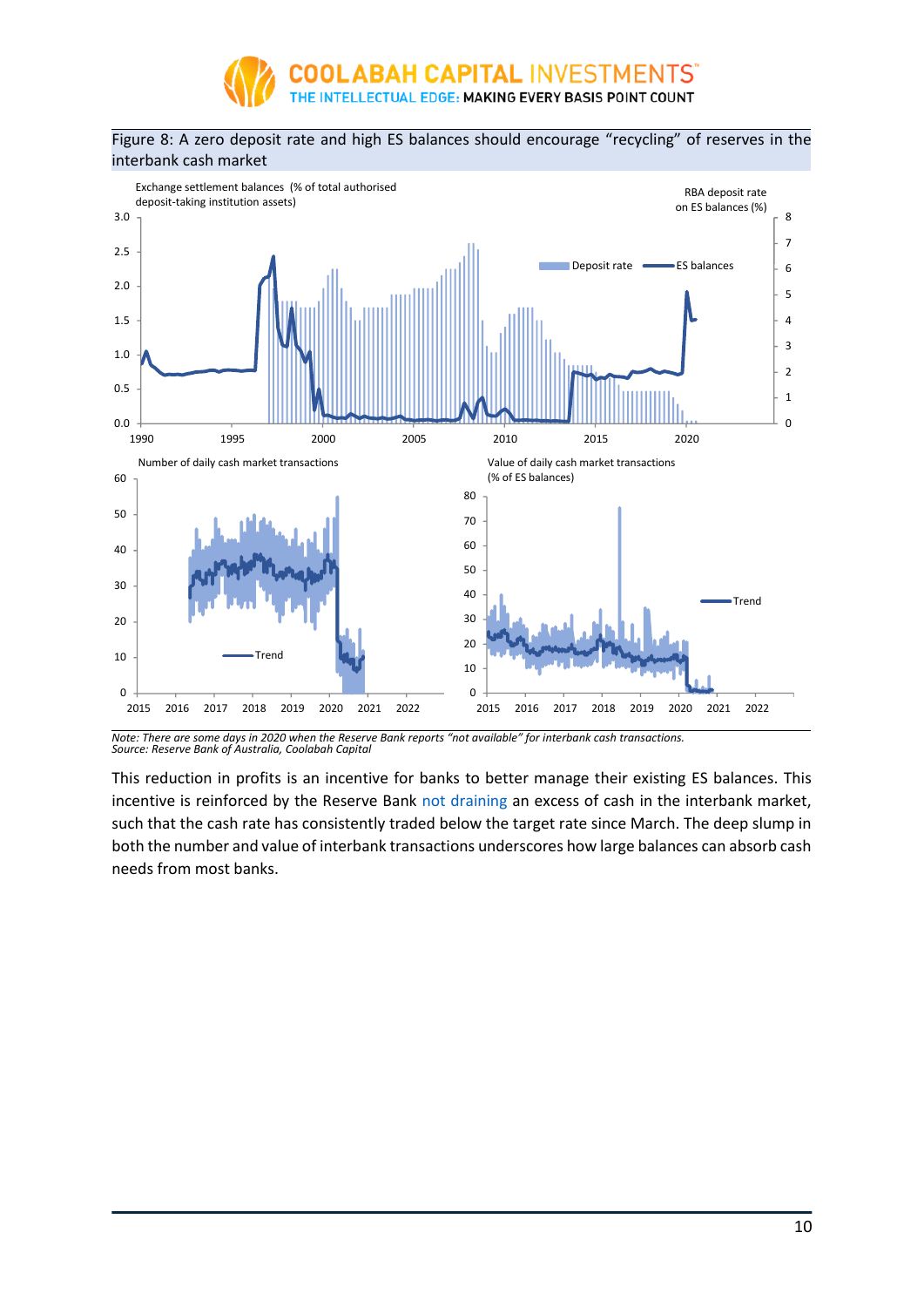

#### Figure 9: The cash rate has traded below the target rate as the Reserve Bank has not drained excess cash from the market



*Source: Reserve Bank of Australia, Coolabah Capital* 

Large and growing ES balances that no longer earn a return suggest that banks could "recycle" their balances by either buying assets, such as Commonwealth and state government bonds, or reducing bank liabilities, particularly debt subject to the major bank levy of 0.06%. In this way, recycled reserves act as the "hot potato" highlighted by Federal Reserve Chair Ben Bernanke some years ago when US bank reserves were surging as the Fed undertook QE.<sup>1</sup> Such recycling simply reallocates the systemwide amount of interbank cash determined by the Reserve Bank, although, as discussed earlier, asset purchases still boost the money supply. This is seen using stylised balance sheets to demonstrate the impact of a bank buying government bonds from an investment fund that has deposits at another bank. The first bank buys the bonds using its ES balances to credit the deposit account at the second

[Transcript](https://www.govinfo.gov/content/pkg/CHRG-113shrg81472/pdf/CHRG-113shrg81472.pdf) of the Hearing on the Economic Outlook before the Joint Economic Committee, 22 May 2013

<sup>1</sup> *"US Senator Sanders. … [Banks have] increased the amount of excess reserves held at the Fed from \$US1.5 billion [in 2007] to more than \$US1.7 trillion [in 2013 because] … the Fed … [pays] interest to … keep this money at the Fed. … [It] would be much more productive … if that money was out going to … [the] economy, rather than sitting at the Fed. …* 

*Fed Chairman Bernanke. … [T]he amount of excess reserves in the banking system is completely out of the control of the banks. The Fed puts those reserves in the system. The banks can pass them around from each other, but the total is just given. They can't do anything about that. It's like a hot potato …"*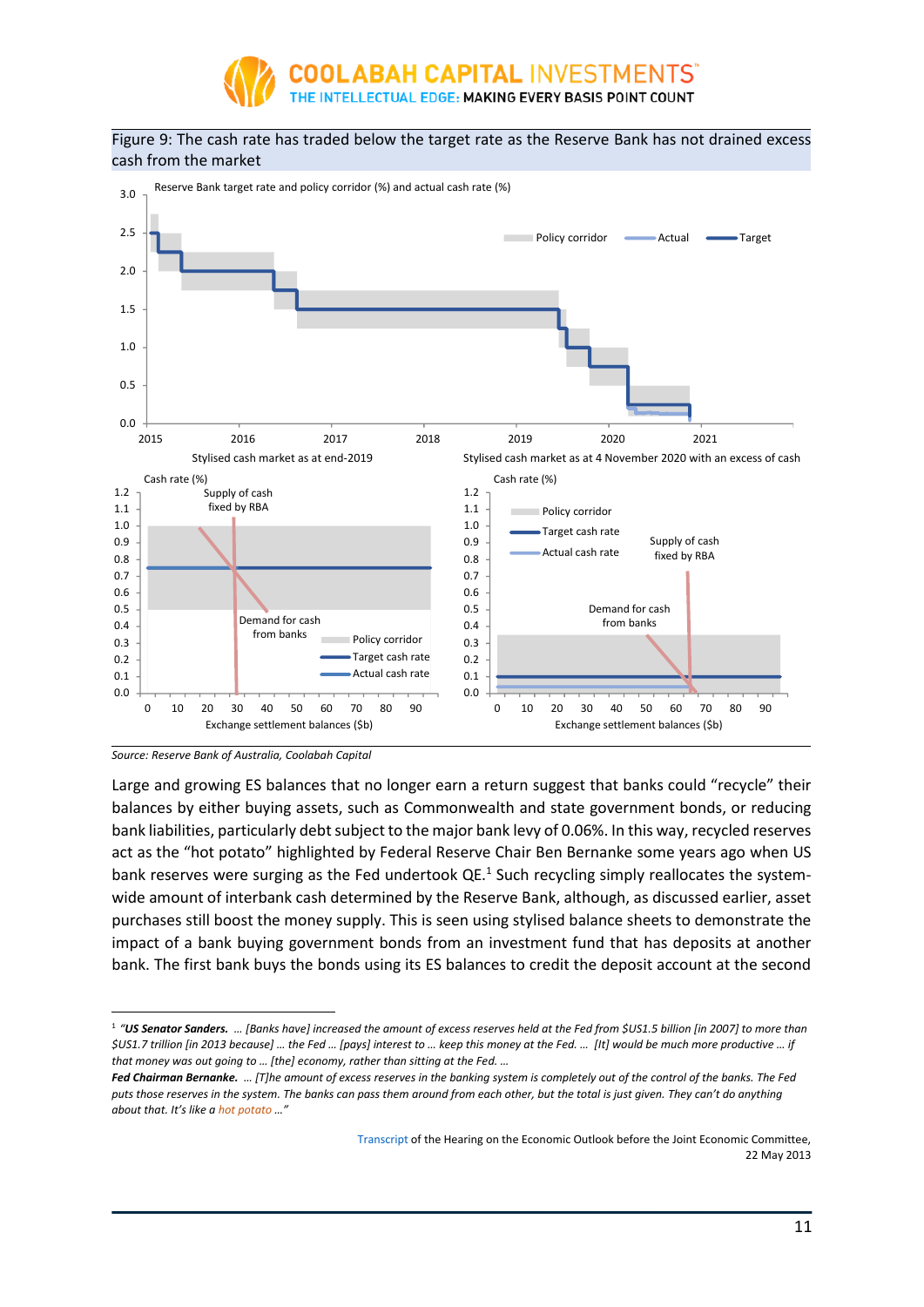

bank. The second bank's ES balances increase, but total ES balances are unchanged as all that has happened is that reserves have been passed from the first bank to the second bank.

#### Figure 10: A bank buying bonds with its ES balances does not alter system-wide interbank cash

|                                  |      | Before "Bank #1" recycles its ES balances             |                 |                                     |          |                        |               |
|----------------------------------|------|-------------------------------------------------------|-----------------|-------------------------------------|----------|------------------------|---------------|
| <b>RBA</b>                       | (5b) | Bank#1                                                | (5b)            | Bank#2                              | (5b)     | Investment fund        | (5b)          |
| Assets                           |      | Assets                                                |                 | Assets                              |          | Assets                 |               |
| -assets                          | 200  | - govt bonds                                          | $\Omega$        | - govt bonds                        | 0        | -govt bonds            | 100           |
|                                  |      | - ES balances #1 100                                  |                 | - ES balances #2                    | 100      | - inv. fund deposit    | $\Omega$      |
| <b>TOTAL</b>                     | 200  | <b>TOTAL</b>                                          | 100             | <b>TOTAL</b>                        | 100      | <b>TOTAL</b>           | 100           |
| <b>Liabilities</b>               |      | <b>Liabilities</b>                                    |                 | <b>Liabilities</b>                  |          | <b>Liabilities</b>     |               |
| $-ES$ balances #1 100            |      | -deposits                                             | 100             | -inv. fund deposit: 0               |          | -liabilities           | 100           |
| - ES balances #2 100             |      |                                                       |                 | - other deposits                    | 100      |                        |               |
| - other                          |      |                                                       |                 |                                     |          |                        |               |
| <b>TOTAL</b>                     | 200  | <b>TOTAL</b>                                          | 100             | <b>TOTAL</b>                        | 100      | <b>TOTAL</b>           | 100           |
|                                  |      |                                                       |                 |                                     |          |                        |               |
|                                  |      |                                                       |                 |                                     |          |                        |               |
|                                  |      | Bank #1 buys government bonds from an investment fund |                 |                                     |          |                        |               |
| <b>RBA</b>                       | (5b) | Bank#1                                                | (Sb)            | Bank#2                              | (5b)     | Investment fund        | (5b)          |
| Assets                           |      | Assets                                                |                 | Assets                              |          | <b>Assets</b>          |               |
| -assets                          | 200  | - govt bonds                                          | $100 \triangle$ | -govt bonds                         | 0        | - govt bonds           | $\Omega$<br>▼ |
|                                  |      | - ES balances #1                                      | $\Omega$<br>v   | - ES balances #2                    | 200<br>▲ | -inv. fund deposit 100 |               |
| <b>TOTAL</b>                     | 200  | <b>TOTAL</b>                                          | 100             | <b>TOTAL</b>                        | 200<br>▲ | <b>TOTAL</b>           | 100           |
| <b>Liabilities</b>               |      | Liabilities                                           |                 | Liabilities                         |          | <b>Liabilities</b>     |               |
| $-ES$ balances #1 $\theta$       |      | -deposits                                             | 100             | -inv. fund deposit: $100 \triangle$ |          | -liabilities           | 100           |
| - ES balances #2 200 $\triangle$ |      |                                                       |                 | - other deposits                    | 100      |                        |               |
| - other                          |      |                                                       |                 |                                     |          |                        |               |

*Source: Coolabah Capital* 

# International research suggests that a bond multiplier from "recycling" reserves likely exists in Australia

Unfortunately, there are not many studies of the interaction between QE and central bank reserves, as most work focuses on the portfolio balance and signalling channels of large-scale asset purchases. Two studies that have focused on this issue are:

- [Ryan and Whelan \(2019\),](https://cepr.org/active/publications/discussion_papers/dp.php?dpno=13499) which examined monthly balance-sheet data for individual European banks to gauge the impact of the European Central Bank's QE programme from 2015 to 2018. They found reserves as a share of assets were widely dispersed across banks and countries, with large reserves among banks with large deposit bases and smaller foreign-owned banks that were less active in managing their reserves. Like Australia, the QE-driven surge in reserves had seen a collapse in interbank cash transactions. The analysis suggested that banks reduced large reserves by buying domestic government bonds and paying down a range of funding sources. Most of the yield curve was negative at the time, suggesting that banks were either buying bonds with less negative yields than the prevailing negative deposit rate or buying long-term bonds with a positive yield (the deposit rate on reserves ranged between -0.2 and -0.4% over this period).
- [Christensen and Kogstrup \(2016\),](https://www.frbsf.org/economic-research/files/wp2014-18.pdf) which examined bank reserves in an event study of the Swiss National Bank's unconventional policy in 2011. The Swiss National Bank significantly increased reserves to counter an appreciation of the Swiss Franc by lowering short-term interest rates through purchases of short-term debt, repurchase agreements and short-term foreign exchange swaps. Even though the bank did not buy long-term bonds, long-term bond yields fell sharply. This analysis suggested the drop in long-term bond yields was mostly due to reserve-induced portfolio effects, with some role for the signalling channel of unconventional policy. The researchers acknowledged that their approach would not work when a central bank increased reserves by buying long-term bonds because their model could not separate a reserve effect from the usual portfolio balance channel. Nonetheless, they pointed to the experience of the US, where the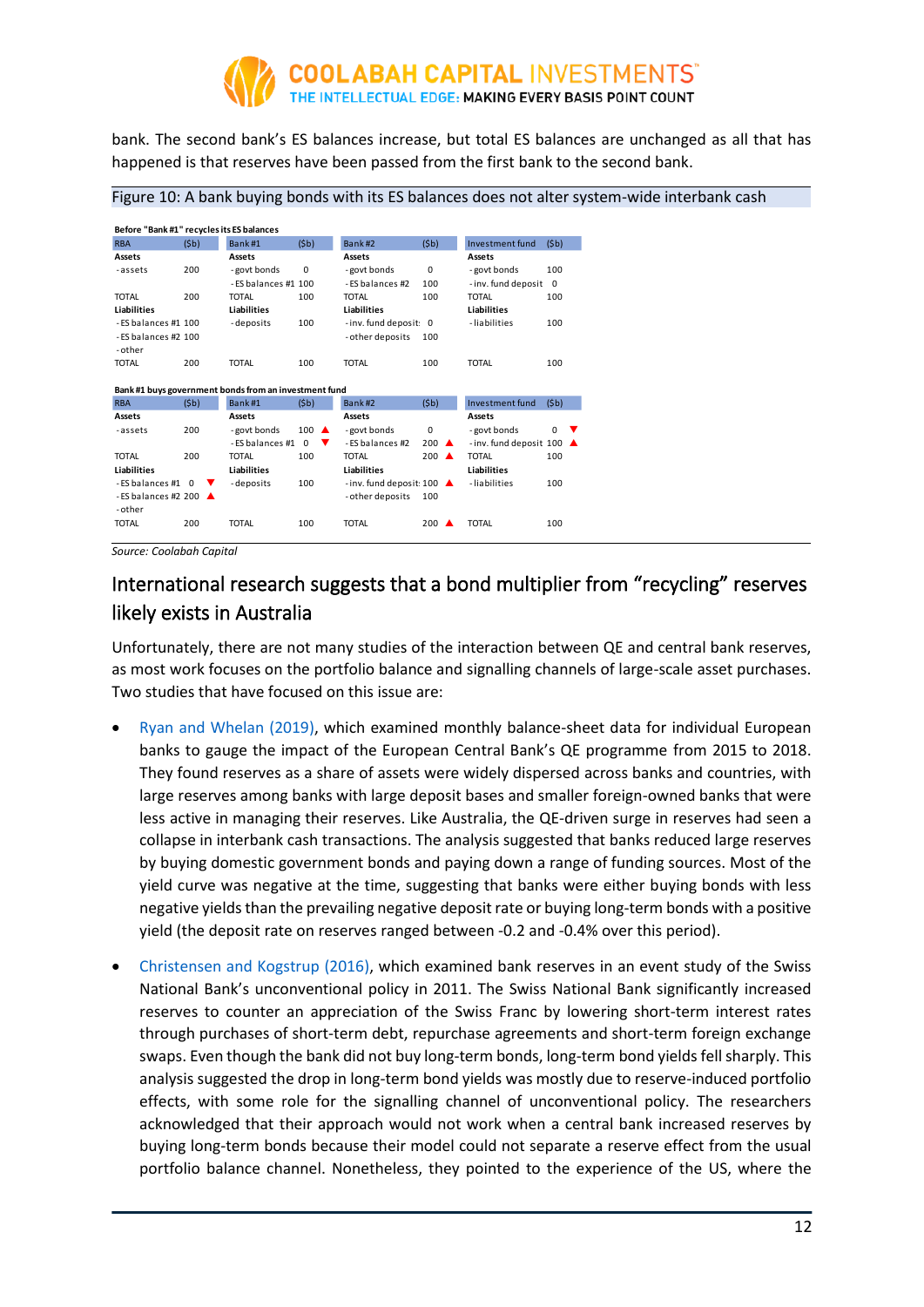

simultaneous large increase in reserves and bank holdings of bonds during the Federal Reserve's QE suggested that a reserve effect was also at play (se[e Ennis and Wolman \(2015\)\)](https://www.ijcb.org/journal/ijcb15q1a8.htm).

In judging the applicability of this work to Australia, we are mindful of the differences with Europe. For example, the Eurosystem has a vastly larger number of banks, with the first study examining data for about 170-190 banks over four years, while some of the reported models had low R-bar-squareds, which is not surprising considering the likely omission of variables that also influence bank behaviour. Ideally, we would have liked to replicate some of this work, but the Reserve Bank has advised that it is unable to release anonymised data on bank exchange balances for confidentiality reasons. Nonetheless, given the scale of the increase in ES balances, both to date and in prospect, we think it likely that banks in Australia will seek to manage high reserves and this recycling is likely to involve buying Commonwealth and semi-government bonds and paying down debt. However, the effect will be combined with the traditional portfolio balance impact on bond yields such that it cannot be quantified with publicly-available data on the cash market and bank balance sheets.